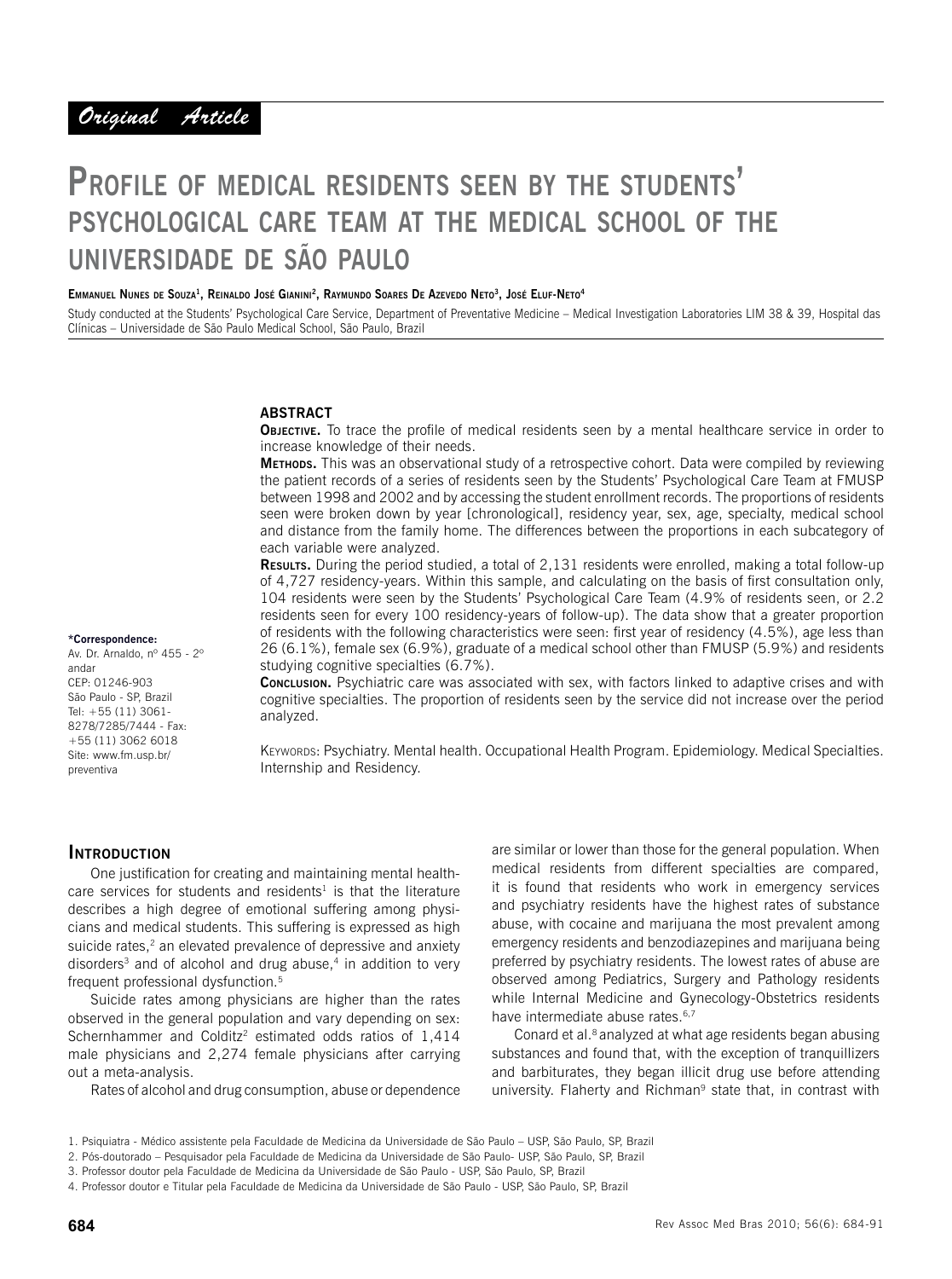Profile of medical residents seen by the Students' Psychological Care Team at the Medical School of the Universidade de São Paulo

what is observed in the general population, physicians' problems with alcohol consumption tend to increase with age. These authors also noted that, by the time they finished their degrees in medicine, women's patterns of alcohol consumption were similar to those of the men.

Although residents as a group have mean depression prevalence rates that are comparable with the general population, certain subsets of residents have higher prevalence rates. Peterlini et al.<sup>3</sup> found that prevalence rates were higher among female first-year residence. Goebert et al.<sup>10</sup> observed a 21.2% occurrence of depression among medical residents and found that depression prevalence rates reduced as the medical course progressed. The following factors are described as being associated with depression: placements that demand more than 100 hours' work per week, a high rate of placement turnover and a history of depression in the family or of previous episodes of depression. $11$ 

The Residency Stress Syndrome is described in the literature as follows:<sup>12</sup> episodic cognitive disorders, chronic feelings of anger, the development of a pervasive cynicism, episodes of major depression, suicidal ideation and substance abuse. Factors associated with this syndrome include sleep deprivation, excessive workload, changes to the level of responsibility for patient care, frequent changes to working conditions and competition between colleagues. Shanafelt et al.<sup>13</sup> studied burnout (also known as Professional Exhaustion Syndrome) among medical residents and its consequences for the care dispensed to patients, finding that 76% of the residents they investigated exhibited this syndrome during their three-year residency period. This syndrome includes depersonalization, emotional exhaustion and feelings of personal underachievement, and there is an association between the presence of this syndrome and a deterioration in patient care. Their results are consistent with the findings of Fahrenkopf et al., who observed a 74% prevalence among a cohort of residents at pediatric hospitals in the United States  $(45 \text{ days}^{\prime} \text{ follow-up})$ .<sup>14</sup>.

With relation to mental disorders in general, the literature indicates that the following are important risk factors: a lack of social support, which among other elements can include living separated from or a long distance away from the family; having few relationships with work colleagues, not knowing many work colleagues or not knowing them well and also financial problems.15,16

These high rates of stress and mental disorders within the medical population bring with them elevated social costs. According to information from the state of São Paulo's Regional Medical Council (*Conselho Regional de Medicina de São Paulo*), mental disorders are the primary cause of retirement among physicians and depression and anxiety are the most common types of disorder.17 Other detrimental consequences are absenteeism, increased numbers of conflicts with colleagues and with the population being cared for, a greater number of medical errors and a deterioration in the care dispensed to patients.<sup>18</sup> The importance of this subject has led to countless institutional initiatives intended to reduce the likelihood of professional dysfunction and sickness among physicians, medical students and residents.<sup>19-21</sup>

The objective of this study was to trace the profile of the medical residents seen at a mental healthcare service. This should increase our knowledge of the needs of this group, both in general and specifically at our teaching institution. The results will contribute to attempts to reduce both occupational dysfunctions and suffering within this population of residents and to improving their chances of learning and the quality of care provided to patients.

## **Methods**

The sample population investigated in this study was everybody registered by the Medical Residency Commission (*Coreme - Comissão de Residência Médica*) at the start of each academic year and who enrolled on a medical residency program between 1998 and 2002. The subset analyzed comprises all residents seen by the Students' Psychological Care Team between 1998 and 2002. This was an observational study of a retrospective cohort, analyzing secondary data.

The Medical School at the *Universidade de São Paulo* (FMUSP) established its Students' Psychological Care Team in 1983 and the team began work in 1986. During the 1980s and 1990s, many services with the same objectives – to provide psychological and psychiatric care to medical students – were set up at the principal medical schools in Brazil.<sup>1</sup> The FMUSP Students' Psychological Care Team includes physicians specialized in psychiatry and psychology and its clients include students of medicine, speech therapy, physiotherapy and occupational therapy from the Universidade de São Paulo and the medical residents at the University's *Hospital das Clínicas*. The activities of the Students' Psychological Care Team are strictly treatmentoriented, and include psychotherapy, psychiatric medical consultations, family therapy, guidance for professors and the promotion of reflection groups. Taking the period 1998-2006, the mean number of patients per month was 99, distributed as follows: 69 medical students; 20 medical residents and 10 physiotherapy, occupational therapy or speech therapy students.

The Students' Psychological Care Team accepts patients who present spontaneously and patients who are referred by tutors, colleagues or departments. A series of initiatives are undertaken with the objective of raising awareness about the service and facilitating access to it: All students are interviewed during their first year; the medical residents attend a presentation in the form of a lecture specifically about the subject of mental health in medical residency when they are enrolled at the institution; every year the Students' Psychological Care Team sends an explanatory letter to all medical residents, full professors, heads of departments and those responsible for medical residency programs explaining what it does, the way it does it and how its appointments system works. The Students' Psychological Care Team only provides care to undergraduates and residents while they are still studying, referring them to other institutions and/or professionals when it is necessary to continue treatment beyond this period.

The procedures adopted for this study were as follows: data on the entire sample of medical residents was acquired from records maintained by Coreme, which include information on sex, age, domicile, residency year, medical school and specialty (these data were provided to the Students' Psychological Care Team by Coreme in database format); information on the residents seen by the team was taken from data recorded by the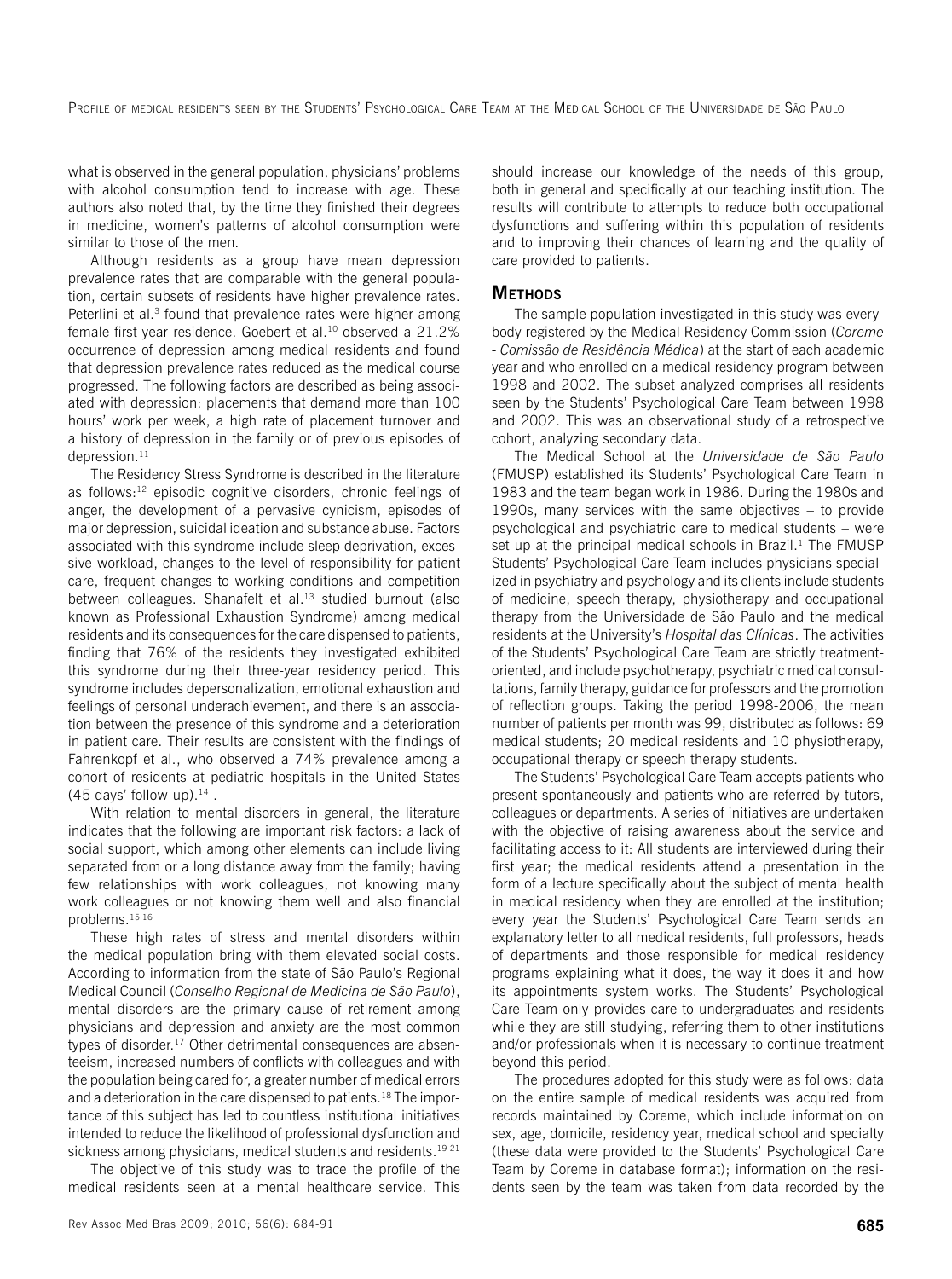Students' Psychological Care Team on their patient records (consultations were held in appropriate consulting rooms away from the Hospital das Clínicas campus, which is where the medical residents carry out the activities for the programs they are on, in order to maintain privacy. The following types of care were provided: clinical psychiatry medical consultations; psychotherapy sessions (psychoanalytic approach; lasting from 30 to 50 minutes per session and continuing for varying periods of up to 3 years); psychotherapy with medical consultation (when both procedures were carried out simultaneously by the same professional); guidance for family members and guidance for professors involved in medical residency programs.

The variables analyzed were: Year (chronological) - 1998, 1999, 2000, 2001 or 2002; Residency Year - from year 1 (R1) to year 5 (R5); Sex; Age - classified into two categories on the basis of the median age; Specialties - broken down into the following categories: Cognitive Specialties, which deal directly with the patient and which put the emphasis on clinical knowledge, clinical reasoning and subjective relationships (for example, Internal Medicine, Psychiatry, Pediatrics, Geriatrics), Technical-Surgical and Skills-Based Specialties, which also deal directly with patients, but in which the doctor-patient relationship is classified as bureaucratic, standardized and programmed, mediated by sophisticated equipment and diagnostic support teams and where emphasis is on technical knowledge (for example, all of the surgical specialties), Mixed Specialties, in which technical skills and cognitive knowledge are combined, creating autonomous clinics (for example, : Gynecology and Obstetrics, Ophthalmology, Orthopedics and Traumatology), and finally Technological and/or Bureaucratic Specialties, which do not deal directly with the patient, but are geared to research, laboratory diagnoses and management (for example: Preventative Medicine, Hospital Administration, Clinical Pathology);<sup>22</sup> Medical School – either FMUSP or other medical schools; and Proximity to Family Home – classed as nearby when residents domiciles were within the metropolitan district of São Paulo, according to DATASUS,<sup>23</sup> and as distant when their families lived outside of this region.

Diagnoses were established according to the fourth edition of the Diagnostic and Statistical Manual of Mental Disorders (DSM-IV).24 The DSM-IV's multi-axis system was adopted. Diagnoses were grouped into the major nosographical categories from the mental disorders chapter, irrespective of their graduations in terms of clinical course and severity, and classified as Mood Disorders, Anxiety Disorders, Other Disorders (an arbitrary umbrella category for Eating Disorders, Sleep Disorders, Adaptive Disorders, Personality Disorders and Attention Deficit Disorders) and Psychological Conflicts, which includes all those complaints presented by the medical residents, involving suffering, maladaptation and dysfunction, but which do not meet the criteria for any specific Mental Disorder. The most common complaints grouped under the heading of Psychological Conflicts were: failure to adapt to departments' human environments; worries and stress about meeting the demands of the medical residency program; doubts about whether a specialty was well-chosen; loss of loved ones; loneliness and lack of intimate relationships; separation from families and friendship circles; fear of revealing homosexuality and family conflicts (parents separating and/or conflicts in the bosom of the family).

The dataset was transferred to a database compatible with Stata software for the statistical analysis.<sup>25</sup> Data analysis included a study of the frequency distributions of the variables investigated and tests for associations between psychiatric diagnoses and the other variables studied, using the Chi-square or Fisher's exact tests, as necessary, and setting the significance level at 5%. More specifically, the following procedures were undertaken: description of the proportions of residents seen by the Students' Psychological Care Team, broken down by: year [chronological], residency year, sex, age, specialty, medical school and distance from family home; analysis of the differences between categories (tests of associations and/or differences between proportions – Chi-square or Fisher's exact test); description of the proportional distribution of psychiatric diagnoses across the residents seen by the Students' Psychological Care Team broken down by: year [chronological], residency year, sex, age, specialty, medical school and distance from family home; analysis of differences between categories (tests of associations and/or differences between proportions – Chi-square or Fisher's exact test).

This research project was approved by the Ethics Commission at the FMUSP's Hospital das Clínicas.

# **Results**

During the period 1998-2002, Coreme registered 2,131 individuals, a large proportion of whom completed more than one residency year at FMUSP, giving a total of 4,727 residency-years (= number of residents x number of years' residency completed during the study period). From this sample, and calculating on the basis of first consultation only, 104 residents were seen by the Students' Psychological Care Team, which equates to 4.9% of all residents seen, or 2.2 residents seen for every 100 residencyyears of follow-up. Due to ethical considerations (the need for absolute confidentiality with relation to the names of those seen) it was not possible to establish a direct relationship between the data on each individual held in the two different databases.

Observing Table 1, it will be noted that there were no significant differences between the proportions of residents seen by the Students' Psychological Care Team in terms of the variables 'year [chronological]' or 'family home'; that there were significantly greater proportions in the categories 'female sex', 'age under 26 years' and 'other medical schools'; and significantly smaller proportions in the categories 'R2', 'R3' and 'R4' when compared with 'R1', in the 'skills-based' and 'mixed' specialties, when compared with 'cognitive', and for the diagnoses 'Anxiety Disorders' and 'Other Disorders' when compared with 'Mood Disorders'.

In Table 2, relating to Mood Disorders, it can be observed that a significantly smaller proportion of residents in years R2, R3 and R4 were seen with this diagnosis (0.6%, 0.3% and 0.2%) when compared with R1 (2.2%), while the difference fell within the region of the null hypothesis for R5; the proportion of female residents with this diagnosis (3.2%) is significantly greater than the proportion of male residents (1.5%); and the proportion of residents on skills-based residencies with this diagnosis (0.7%) is significantly less than those in cognitive specialties (3.1%). There were no significant differences between the proportions of other categories or variables.

Table 3 lists the proportions of residents seen due to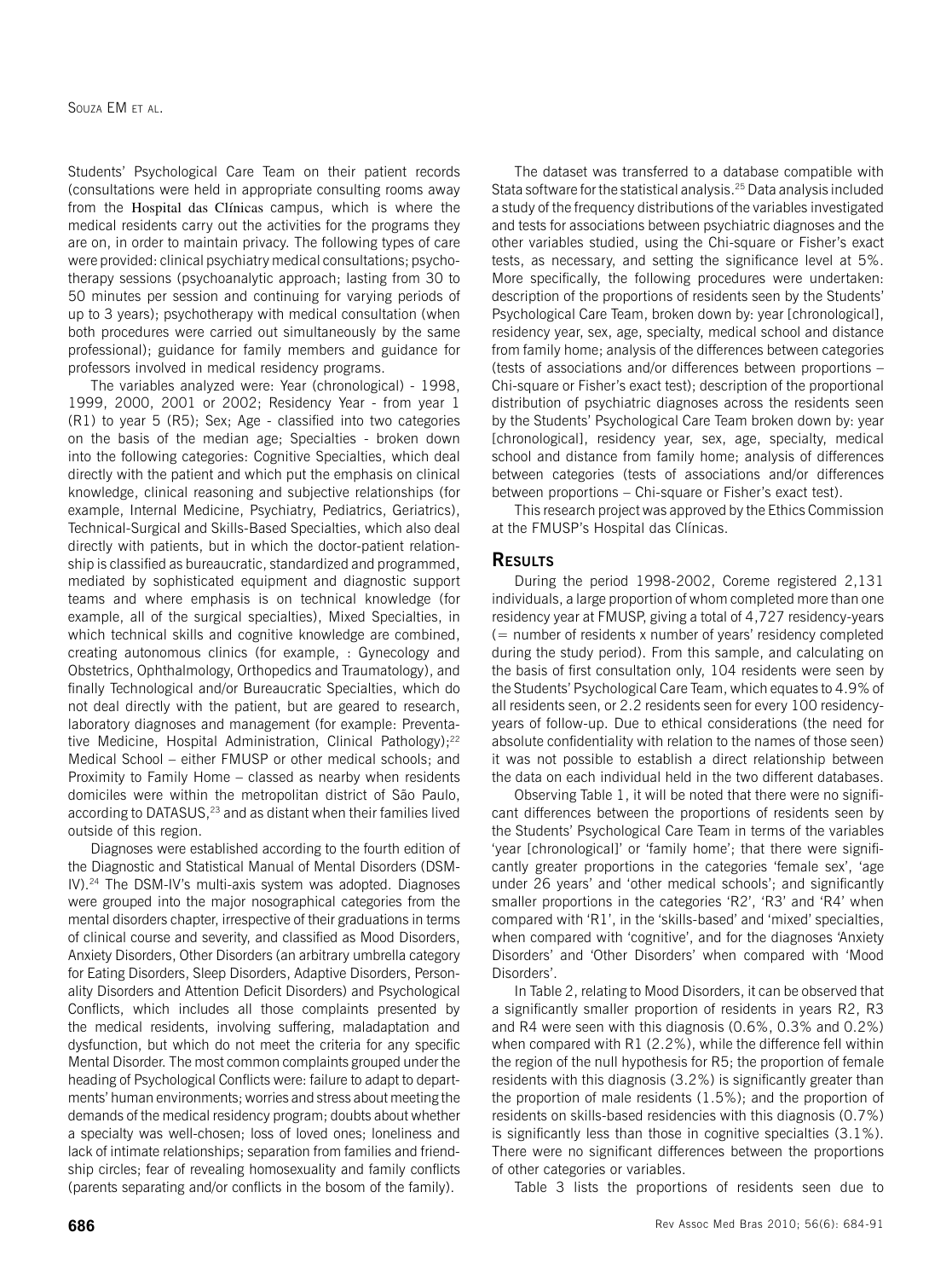|  |  | Profile of medical residents seen by the Students' Psychological Care Team at the Medical School of the Universidade de São Paulo |
|--|--|-----------------------------------------------------------------------------------------------------------------------------------|
|--|--|-----------------------------------------------------------------------------------------------------------------------------------|

| Table 1 - Proportions of residents seen by the Students' Psychological Care Team at the Universidade de São Paulo Medical School<br>(FMUSP), broken down by the variables analyzed (1998-2002, Brazil). |                |              |                       |         |             |                           |
|---------------------------------------------------------------------------------------------------------------------------------------------------------------------------------------------------------|----------------|--------------|-----------------------|---------|-------------|---------------------------|
| Variable                                                                                                                                                                                                | Category       | <b>Total</b> | <b>Number</b><br>Seen | % Seen  | 95%CI       | $\mathsf{p}^{\star\star}$ |
| Year [chronological]                                                                                                                                                                                    |                |              |                       |         |             | 0.25                      |
|                                                                                                                                                                                                         | 1998           | 891          | 15                    | 1.7     | $0.9 - 2.8$ |                           |
|                                                                                                                                                                                                         | 1999           | 906          | 25                    | 2.8     | 1.8-4.0     |                           |
|                                                                                                                                                                                                         | 2000           | 981          | $15\,$                | 1.5     | $0.9 - 2.5$ |                           |
|                                                                                                                                                                                                         | 2001           | 987          | 24                    | 2.4     | 1.6-3.6     |                           |
|                                                                                                                                                                                                         | 2002           | 962          | 25                    | 2.6     | $1.7 - 3.8$ |                           |
| Residency Year                                                                                                                                                                                          |                |              |                       |         |             |                           |
|                                                                                                                                                                                                         | $R1*$          | 1534         | 69                    | 4.5     | $3.5 - 5.7$ |                           |
|                                                                                                                                                                                                         | R <sub>2</sub> | 1491         | 22                    | 1.5     | $0.9 - 2.2$ | < 0.001                   |
|                                                                                                                                                                                                         | R3             | 1077         | 9                     | $0.8\,$ | $0.4 - 1.6$ | < 0.001                   |
|                                                                                                                                                                                                         | R4             | 516          | 3                     | 0.6     | $0.1 - 1.7$ | < 0.001                   |
|                                                                                                                                                                                                         | R <sub>5</sub> | 109          | $\mathbf{1}$          | 0.9     | $0.0 - 5.0$ | 0.08                      |
| Sex                                                                                                                                                                                                     |                |              |                       |         |             | < 0.05                    |
|                                                                                                                                                                                                         | Male           | 1218         | 41                    | 3.4     | $2.4 - 4.5$ |                           |
|                                                                                                                                                                                                         | Female         | 913          | 63                    | 6.9     | $5.3 - 8.7$ |                           |
| Age (years)                                                                                                                                                                                             |                |              |                       |         |             | < 0.05                    |
|                                                                                                                                                                                                         | Under 26       | 1053         | 64                    | $6.1\,$ | $4.7 - 7.7$ |                           |
|                                                                                                                                                                                                         | 26 or over     | 1078         | 40                    | $3.7\,$ | $2.7 - 5.0$ |                           |
| Specialty                                                                                                                                                                                               |                |              |                       |         |             |                           |
|                                                                                                                                                                                                         | Cognitive*     | 1226         | 82                    | 6.7     | $5.4 - 8.2$ |                           |
|                                                                                                                                                                                                         | Technological  | 224          | 12                    | 5.4     | $2.8 - 9.2$ | 0.484                     |
|                                                                                                                                                                                                         | Skills-based   | 561          | 8                     | 1.4     | $0.6 - 2.8$ | < 0.001                   |
|                                                                                                                                                                                                         | Mixed          | 120          | $\mathbf{2}$          | 1.7     | $0.2 - 5.9$ | < 0.05                    |
| Family Home****                                                                                                                                                                                         |                |              |                       |         |             | 0.23                      |
|                                                                                                                                                                                                         | Nearby         | 1049         | 45                    | 4.3     | $3.1 - 5.7$ |                           |
|                                                                                                                                                                                                         | Distant        | 1065         | 58                    | 5.4     | $4.2 - 7.0$ |                           |
| Medical School                                                                                                                                                                                          |                |              |                       |         |             | < 0.05                    |
|                                                                                                                                                                                                         | <b>FMUSP</b>   | 1042         | 40                    | 3.8     | $2.8 - 5.2$ |                           |
|                                                                                                                                                                                                         | Others         | 1089         | 64                    | 5.9     | $4.6 - 7.4$ |                           |
| Diagnosis                                                                                                                                                                                               |                |              |                       |         |             |                           |
| Mood disorders*                                                                                                                                                                                         |                | 2131         | 47                    | 2.2     | 1.6-2.9     |                           |
| Psychological Conflicts                                                                                                                                                                                 |                | 2131         | 31                    | 1.5     | $1.0 - 2.1$ | 0.07                      |
| Anxiety Disorders                                                                                                                                                                                       |                | 2131         | 12                    | 0.6     | $0.3 - 1.0$ | < 0.001                   |
| Other Disorders***                                                                                                                                                                                      |                | 2131         | 14                    | 0.7     | $0.4 - 1.1$ | < 0.001                   |
| Total                                                                                                                                                                                                   |                | 2131         | 104                   | 4.9     | $4.0 - 5.9$ |                           |

\*reference category; \*\* chi-square; \*\*\*includes Eating Disorders, Sleep Disorders, Adaptive Disorders, Personality Disorders and Attention Deficit Disorders; \*\*\*\*1 family home datum ignored for residents<br>seen by the team a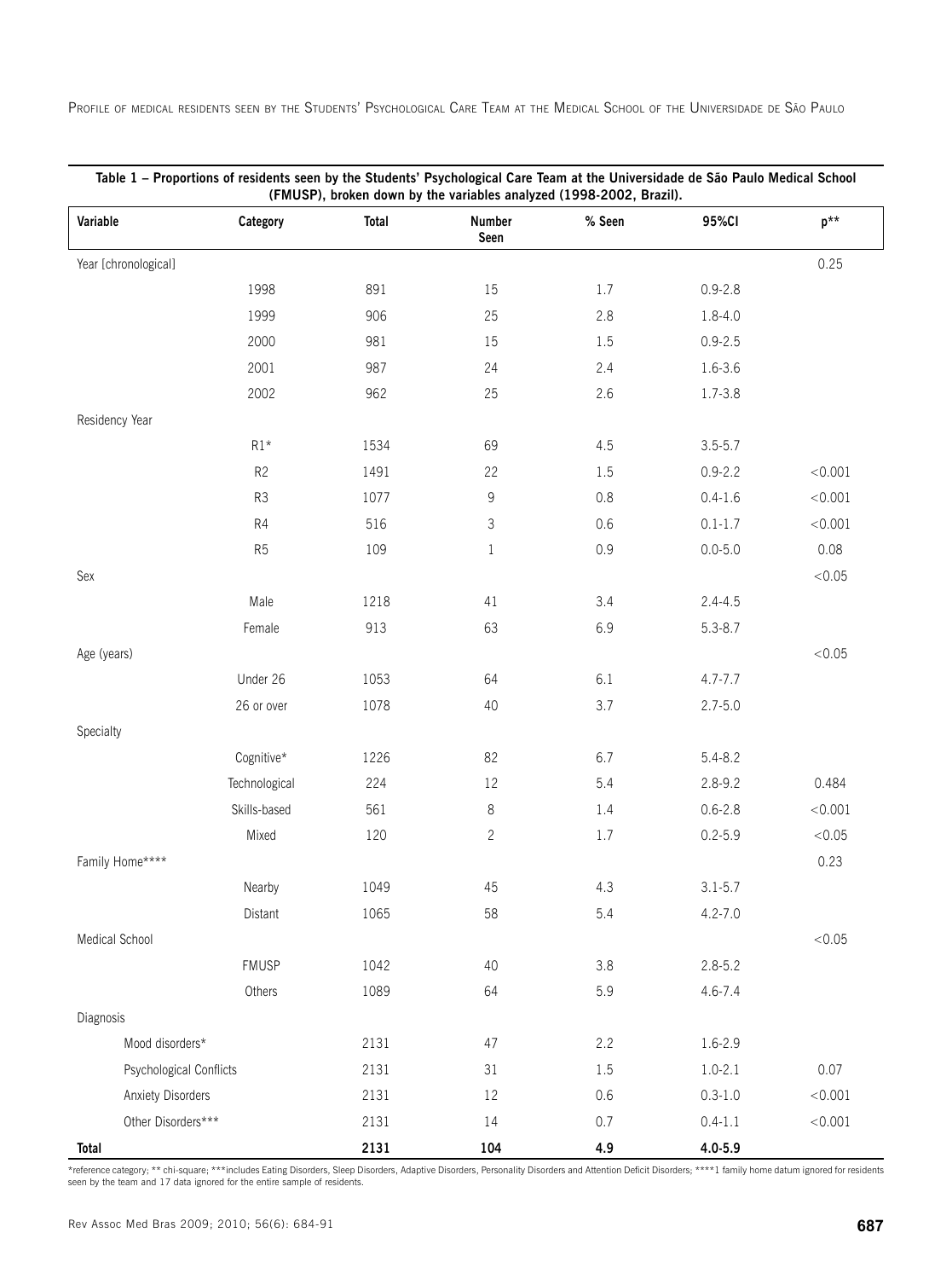| choor (1 moor, 1990-2002, Brazil). |                    |                       |        |                                               |               |
|------------------------------------|--------------------|-----------------------|--------|-----------------------------------------------|---------------|
| Variable                           | Category           | <b>MOOD DISORDERS</b> |        |                                               |               |
|                                    |                    | N                     | $(\%)$ | Ratio<br><b>Between</b><br><b>Proportions</b> | 95%CI         |
| Residency Year                     |                    |                       |        |                                               |               |
|                                    | R1                 | 34                    | 2.2    | 1.00                                          |               |
|                                    | R <sub>2</sub>     | 9                     | 0.6    | 0.27                                          | $0.13 - 0.57$ |
|                                    | R3                 | 3                     | 0.3    | 0.13                                          | $0.04 - 0.41$ |
|                                    | R4                 | 1                     | 0.2    | 0.09                                          | $0.01 - 0.64$ |
|                                    | R <sub>5</sub>     | 0                     | 0      |                                               |               |
| Sex                                |                    |                       |        |                                               |               |
|                                    | Male               | 18                    | 1.5    | 1.00                                          |               |
|                                    | Female             | 29                    | 3.2    | 2.15                                          | 1.20-3.85     |
| Age                                |                    |                       |        |                                               |               |
|                                    | Under 26           | 29                    | 2.8    | 1.00                                          |               |
|                                    | 26 or over         | 18                    | 1.7    | 0.61                                          | $0.34 - 1.08$ |
| Specialty                          |                    |                       |        |                                               |               |
|                                    | Cognitive          | 38                    | 3.1    | 1.00                                          |               |
|                                    | Skills-<br>based   | 4                     | 0.7    | 0.23                                          | $0.08 - 0.64$ |
|                                    | Mixed              | $\mathbf{1}$          | 0.8    | 0.27                                          | $0.04 - 1.94$ |
|                                    | Techno-<br>logical | 4                     | 1.8    | 0.58                                          | $0.21 - 1.60$ |
| <b>Medical School</b>              |                    |                       |        |                                               |               |
|                                    | <b>FMUSP</b>       | 24                    | 2.3    | 1.00                                          |               |
|                                    | Others             | 23                    | 2.1    | 0.92                                          | $0.52 - 1.62$ |

**Table 2 – Analysis of associations between variables analyzed and diagnoses of mood disorders among residents seen by the Students' Psychological Care Team at the Universidade de São Paulo Medical School (FMUSP, 1998-2002, Brazil).**

| Variable       | Category           | PSYCHOLOGICAL CONFLICTS |        |                                               |               |
|----------------|--------------------|-------------------------|--------|-----------------------------------------------|---------------|
|                |                    | N                       | $(\%)$ | Ratio<br><b>Between</b><br><b>Proportions</b> | 95%CI         |
| Residency Year |                    |                         |        |                                               |               |
|                | R1                 | 21                      | 1.4    | 1.00                                          |               |
|                | R <sub>2</sub>     | 9                       | 0.6    | 0.44                                          | $0.20 - 0.96$ |
|                | R3                 | $\mathbf{1}$            | 0.1    | 0.07                                          | $0.01 - 0.50$ |
|                | R4                 | 0                       | 0      |                                               |               |
|                | R <sub>5</sub>     | 0                       | 0      |                                               |               |
| Sex            |                    |                         |        |                                               |               |
|                | Male               | 9                       | 0.7    | 1.00                                          |               |
|                | Female             | 22                      | 2.4    | 3.56                                          | 1.51-7.05     |
| Age            |                    |                         |        |                                               |               |
|                | Under 26           | 19                      | 1.8    | 1.00                                          |               |
|                | 26 or over         | 12                      | 1.1    | 0.62                                          | $0.30 - 1.26$ |
| Specialty      |                    |                         |        |                                               |               |
|                | Cognitive          | 25                      | 2.0    | 1.00                                          |               |
|                | Skills-Based       | 1                       | 0.2    | 0.09                                          | $0.01 - 0.64$ |
|                | Mixed              | 0                       | 0      |                                               |               |
|                | Techno-<br>logical | 5                       | 2.2    | 1.16                                          | $0.45 - 2.99$ |
| Medical School |                    |                         |        |                                               |               |
|                | <b>FMUSP</b>       | 7                       | 0.7    | 1.00                                          |               |
|                | Others             | 24                      | 2.2    | 3.28                                          | 1.42-7.58     |

**Table 3 – Analysis of associations between variables analyzed and diagnoses of psychological conflicts among residents seen by the Students' Psychological Care Team at the Universidade de São Paulo Medical School (FMUSP, 1998-2002, Brazil).**

psychological conflicts, illustrating that the proportions of R2 and R3 residents (0.6% and 0.1%) seen for this reason are significantly smaller than for R1 residents (1.4%), while for R4 and R5 the differences were within the null hypothesis zone; the proportion of females (2.4%) is significantly greater than the proportion of males (0.7%); the proportion of residents from skills-based specialties (0.2%) is significantly smaller than for cognitive specialties (2%); and the proportion of residents with this diagnosis who had been trained at other medical schools (2.2%) was significantly greater than the proportion of residents trained at FMUSP (0.7%). There were no significant differences between the proportions of other categories or variables.

No significant differences between proportions of study variable categories were found for Anxiety Disorders or Other Disorders.

# **Discussion**

The results revealed significant differences between specialties in terms of the proportions of residents seeking care at the Students' Psychological Care Service. Specifically, cognitive specialty residents sought care the most, while skills-based specialties had the lowest proportion seeking care.

Several different hypotheses can be formulated to explain these data. When compared with the surgical specialties (skills-based), the cognitive specialties (clinical) had a greater proportion of residents trained at other medical schools and a greater proportion of female residents, both of which factors are associated with seeking our help. The surgical specialties value strong, virile, pragmatic and uncomplicated attitudes, and it is of note that a significant proportion of the residents from these specialties arrived at the Students' Psychological Care Service after being referred by those responsible for their residencies and also that, during consultations, they exhibited great concern about the possibility that this could have repercussions for their futures in the profession. A study undertaken by Bellodi<sup>26</sup> has made an important contribution to understanding of this difference between specialties, administering personality tests to Internal Medicine and Clinical Surgery residents.

She observed that surgeons are less antagonized by their environments, or, in other words, that they are more submissive to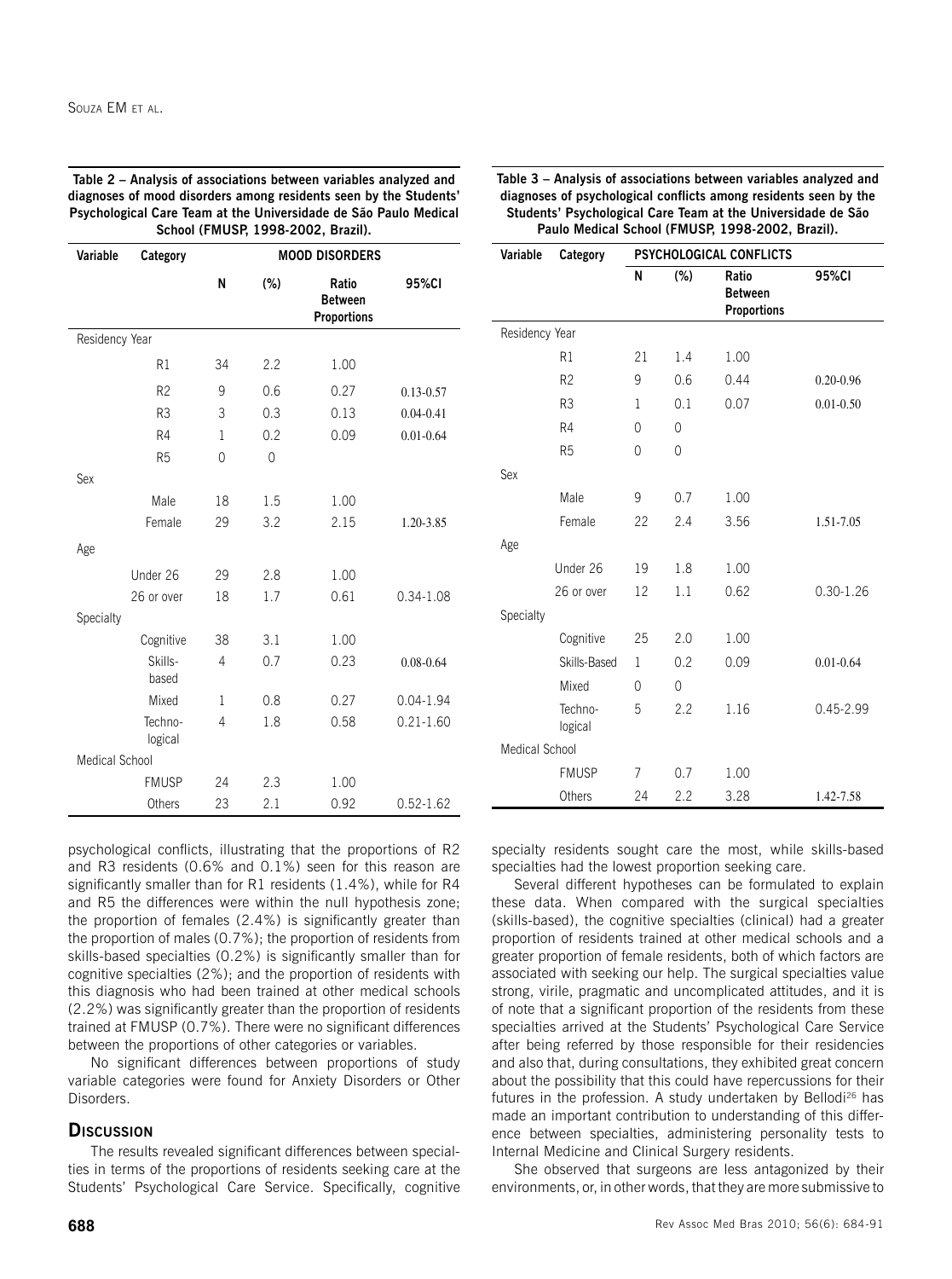authority and place excessive value on hierarchy – the oldest and most experienced surgeon's word is final. These characteristics may lead to better adaptation to the departmental environment and reduced relational conflict.

Clinicians exhibited the greatest difficulty in controlling experiences causing anxiety and this characteristic combined with a hypercritical attitude to their own work may lead to states of anguish and depression.

Clinicians project their aggression more, living it out through fantasy and displacing it onto their environment, whereas surgeons exhibit aggression that is more directed towards their work. In other words, the clinicians have a greater tendency to recognize their aggressive impulse and, very often, in projecting them onto their environments, may erroneously internalize them as hostile and threatening, leading to experiences of conflict, opposition and mental suffering.

Another important result is the observation that first-year residents sought the service most often. The point of transition from final-year student to resident involves a great many changes.

A resident is a qualified physician, and the responsibility that before only fell on the treating physician is now shared by the resident. At the same, residents are still being trained, they are beginning to learn their specialty, which is an ambiguous position to be in, and they must deal with this throughout their new training period. Other features of the lives of medical residents also require new investments, such as gaining independence from their parents, becoming financially independent and, in some cases, significant emotional bonds, such as engagement, marriage and parenthood.

For residents who have come from other cities or regions, starting a residency at HC-FMUSP means breaking with the family, emotional and social connections that have hitherto conferred emotional stability on them. For a more psychologically vulnerable subset of residents, these changes can lead to experiences of anxiety and feelings of guilt, bringing the ego's defense mechanisms into action<sup>27</sup> in order to avoid the irruption of unbearable psychic pain that could lead to suffering or sickness. It is legitimate to state that a situation is produced in the face of which the individual brings their defensive resources into action.

There are two facets of the word "crisis" that are of note because they encapsulate the possibility of therapeutic management: crisis as rupture – the old and well-known references are no longer sufficient to deal with the new situation; and crises as development – the mobilization of ego defense mechanisms creates the conditions for change, that transformation in which impossibilities and limitations can be overcome. The sign of crisis is the symptom. It is by working through the conditions under which it appeared and its determinants that the therapeutic process will find a path to success.

Living a long distance away from the family home did not prove to be an important factor in seeking the psychological service. While there was a tendency for a greater proportion of residents whose family home was distant to present at the service, this difference was not statistically significant. One possible interpretation takes into account the fact that a large proportion of these residents already left their families when they enrolled at the medical school as undergraduates and have already overcome this adaptive phase. One might also question

the geographical criterion used to define a nearby family home, which was that the domicile should be within Greater São Paulo. Given the Metropolitan dimensions of our city and the great difficulty involved in traveling to the other towns that make up the conurbation, real family interaction is impractical for those whose families do not live in the city of São Paulo itself.

Having graduated from the same institution providing the residency was a factor associated with reduced demand for the service. One explanation may be found in the fact that the emotional bonds developed while an undergraduate are retained, in addition to maintenance of the teaching references to which the residents had become accustomed while students.

Another significant result was the fact that more women than men presented at our service. While consensus has not yet been reached on whether there is an increased prevalence of psychiatric morbidity among the female population, there is widespread agreement in the scientific literature that more women than men suffer from depressive disorders, anxiety disorders and somatoform disorders.<sup>28</sup> It is also known that women more readily accept the need to seek care.

A study carried out by Ramsay et al.<sup>29</sup> found that there were more mild disorders and eating disorders among women. In contrast, alcohol and drug abuse were two to three times more prevalent among men. It could be suggested that discrimination and the social stigma attached to alcohol or drug dependence make it less likely for male residents to seek care.

Millan made an interesting contribution to elucidating this subject.<sup>30</sup> Personality tests were administered to first-year medical students at FMUSP and analyzing possible differences between the sexes significant variations were observed in three factors: Tenderness (Tough-minded vs. Sensitive); Imagination (Practical vs. Imaginative) and Self-sufficiency (Group Dependent vs. Self-sufficient). According to the results of this study, females were more Sensitive (in terms of the factor Tenderness), more Practical (in terms of the factor Imagination) and more Group Dependent (in terms of the factor Self-sufficiency). These personality traits may make it more likely that women will seek care.

More sensitive people may exhibit greater contact with their own subjectivity, which may facilitate identification and acceptance of subjective conditions that need attention. In the same vein, being less self-sufficient and more dependent on the support of others leads in the same direction.

Analyzing the diagnoses made during consultations, the category with the greatest proportion was Mood Disorders, followed by Psychological Conflicts, Other Disorders and Anxiety Disorders, in that order.

Analysis demonstrated that Mood Disorders and Psychological Conflicts had similar proportional distributions, according to the variables studied, both being associated with the first year of medical residency, female sex and cognitive specialties. Population data have shown that there is twice the prevalence of depressive disorders among women $31$  and the association with first-year students is also consistent with published results.<sup>32</sup> With relation to the specialties, Mood Disorders and Psychological Conflicts follow the same general tendency of the sample that has already been discussed.

Notwithstanding, residents who had graduated from medical school at FMUSP had a significantly lower proportion of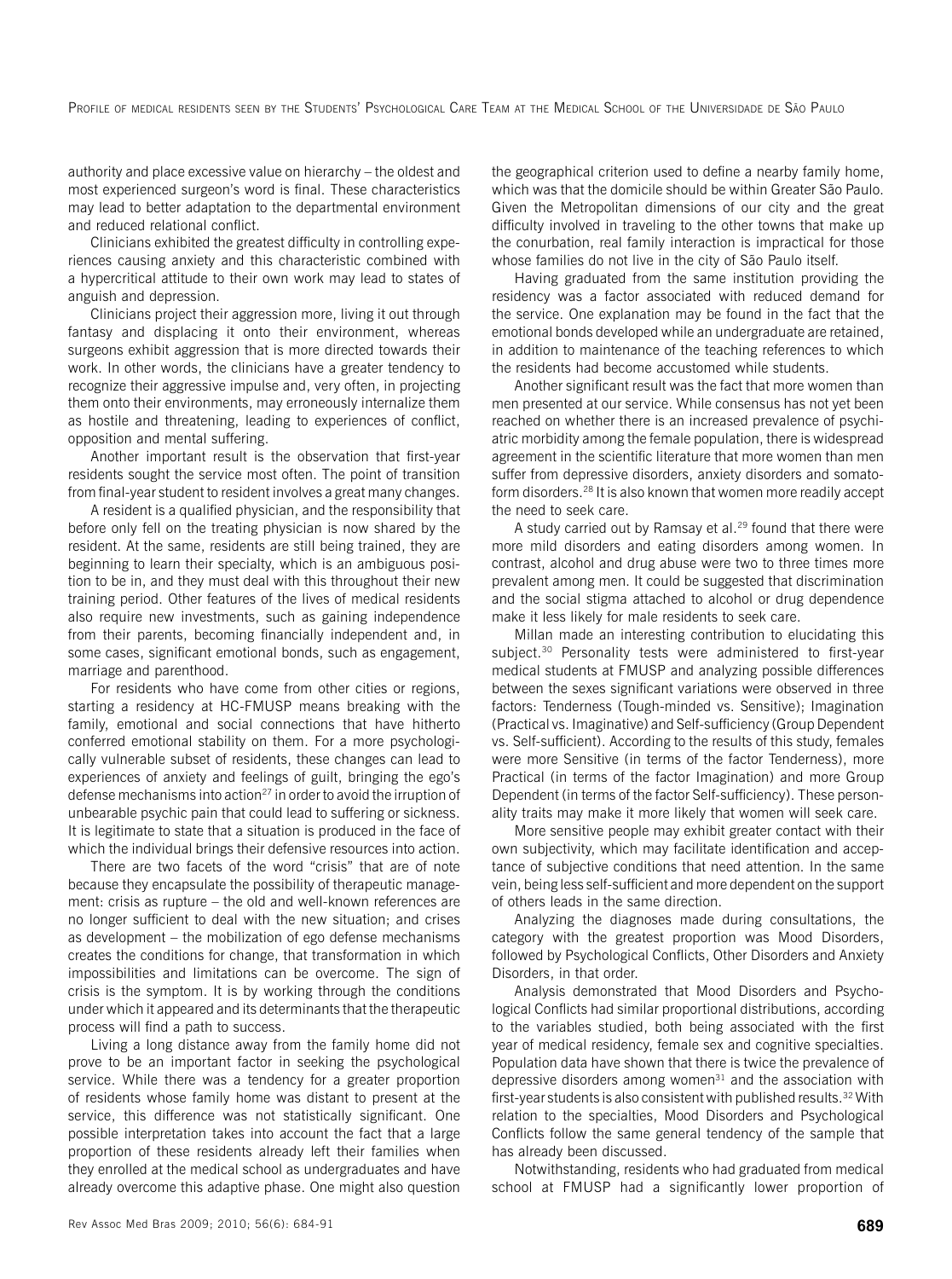'psychological conflicts' (which is the category that does not define any specific mental disorders) than those who had graduated from other medical schools. This demonstrates the powerful environmental influence that leads residents from other medical schools to seek our service, not because of disease, but because of a need to adapt. There was no difference in the proportion of mood disorders in these two categories, which may indicate the powerful effect of biological factors in the clinical onset of these conditions, with the stress of the first year of medical residency playing the role of trigger factor, initiating depressive episodes.

The analyses of 'Anxiety Disorders' and 'Other Disorders', were seriously limited by lack of statistical power caused by the low frequency with which these events were observed in our sample.

Finally, it should be pointed out that one limitation of this study is the fact that multivariate analyses that might have determined the independent effect of each variable were not performed because it was not ethically possible to establish a relationship between the data on individual patients in each of the two databases.

In synthesis, our findings demonstrate greater demand for care from residents with the following characteristics: first year of residency, age less than 26, female sex, graduate of a medical school other than FMUSP and studying a cognitive specialty.

These data are consistent with the data available in the literature cited previously. Nevertheless, certain results are more striking and demand further elucidation and suggest interventions.

While the near total absence of residents from surgical specialties from our consultations was expected, the extremely low percentages were a surprise. These are the specialties with the longest working hours, with heavy exposure to sleep deprivation and a large number of stressful placements in emergency services. Despite the fact that the characteristics associated with these specialties - male sex and graduation from FMUSP medical school – are also factors related with reduced demand for mental healthcare, the impression remains that mental disorders must have emerged within this population and either they went untreated or the residents sought support outside of the institution.

One further relevant detail is that demand for care did not increase over time. Although the Students' Psychological Care Team offers mental healthcare to students and residents at FMUSP, the demand from students remained at much higher levels than demand from residents, suggesting great subjective changes at this point when the student is transitioning from the status of student to qualified physician and is embarking on a medical residency. It is easier for students to find the time to attend consultations, they are less concerned with the effects this may have on their image and they receive greater institutional support.

Residents find it difficult to tear themselves away from their work, since, very often, absences will need to be covered by a colleague; another possibility is that residents are at a different stage in their lives, at which their efforts appear to converge on their career goals, focusing on a good start to their professional lives, momentarily relegating care for their personal lives to the background. At this point, the physician's professional side is dominant in their life.

It is therefore relevant to discuss the relationship that may

exist between demand for the Students' Psychological Care Team from residents and the following factors: the awareness of the fact that such a service exists at the institution, the subjective environment of each different department and personality differences between residences on different specialties.

When medical residents are enrolled on their medical residency at HC-FMUSP, they attend a lecture specifically about the work of the Students' Psychological Care Team. Full professors, heads of departments and those responsible for medical residency programs are sent explanatory material about the service every year. All first-year residents are sent a letter explaining the mission of the Students' Psychological Care Team and providing instructions on how to make appointments, together with their pay slips and meal vouchers. It does not appear to be a problem with ineffective information, but with the subjective environment of each department and the personality differences between the residents on each specialty.

One possible approach to solve this problem would be to invest in greater proximity between mentors and residents. Mentors are ex-residents who have completed their training, but who remain within the departments for an extra year, fulfilling the role of conduit between the residents and higher levels of the hierarchy. This "elder brother" is the closest representative of the institution to the residents, very often playing the role of confidant and adviser. In countless individual cases these professionals' contributions have proven highly valuable to solving the cases of some of the residents seen by the Students' Psychological Care Team. It is important to consider a program specifically for the mentors, which would not be merely informative, but which would be something more detailed offering to listen to problematic situations that occur during their working routines and giving more de tailed explanations about what types of problems can be referred to the Students' Psychological Care Team.

Concluding, in this study psychiatric and psychological care was associated with female sex and factors linked to adaptive crises. Furthermore, care was also associated with clinical specialties, in which the residents tend to have personalities that are different from those on surgical specialties and tend to experience distinct working environments. Finally, the fact that the proportion of residents seen by the service did not increase during the period analyzed, encourages us to plan fresh interventions which will widen its coverage.

**No conflicts** of interest declared concerning the publication of this article.

#### **References**

- 1. Millan LR, Arruda PC. Assistência psicológica ao estudante de medicina: 21 anos de experiência. Rev Assoc Med Bras 2008; 54:90-4.
- 2. Schernhammer ES, Colditz GA. Suicide Rates among physicians: A quantitative and gender assessment (meta-analysis). Am J Psychiatry. 2004;161:2295-302.
- 3. Peterlini M, Tibério IF, Saadeh A, Pereira JC, Martins MA. Anxiety and depression in the first year of medical residency training. Med Educ. 2002;36:66-72.
- 4. Milling TJ. Drug and alcohol use in emergency medicine residency: an impaired resident's perspective. Ann Emerg Med. 2005;46:148-51.
- 5. Weinger MB, Ebden P. Sleep deprivation and clinical performance. JAMA. 2002;287:955-8.
- 6. Baldisseri MR. Impaired healthcare professional. Crit Care Med. 2007;35(Suppl 2):106-16.
- 7. Akvardar Y, Demiral Y, Ergor G, Ergor A. Substance use among medical students